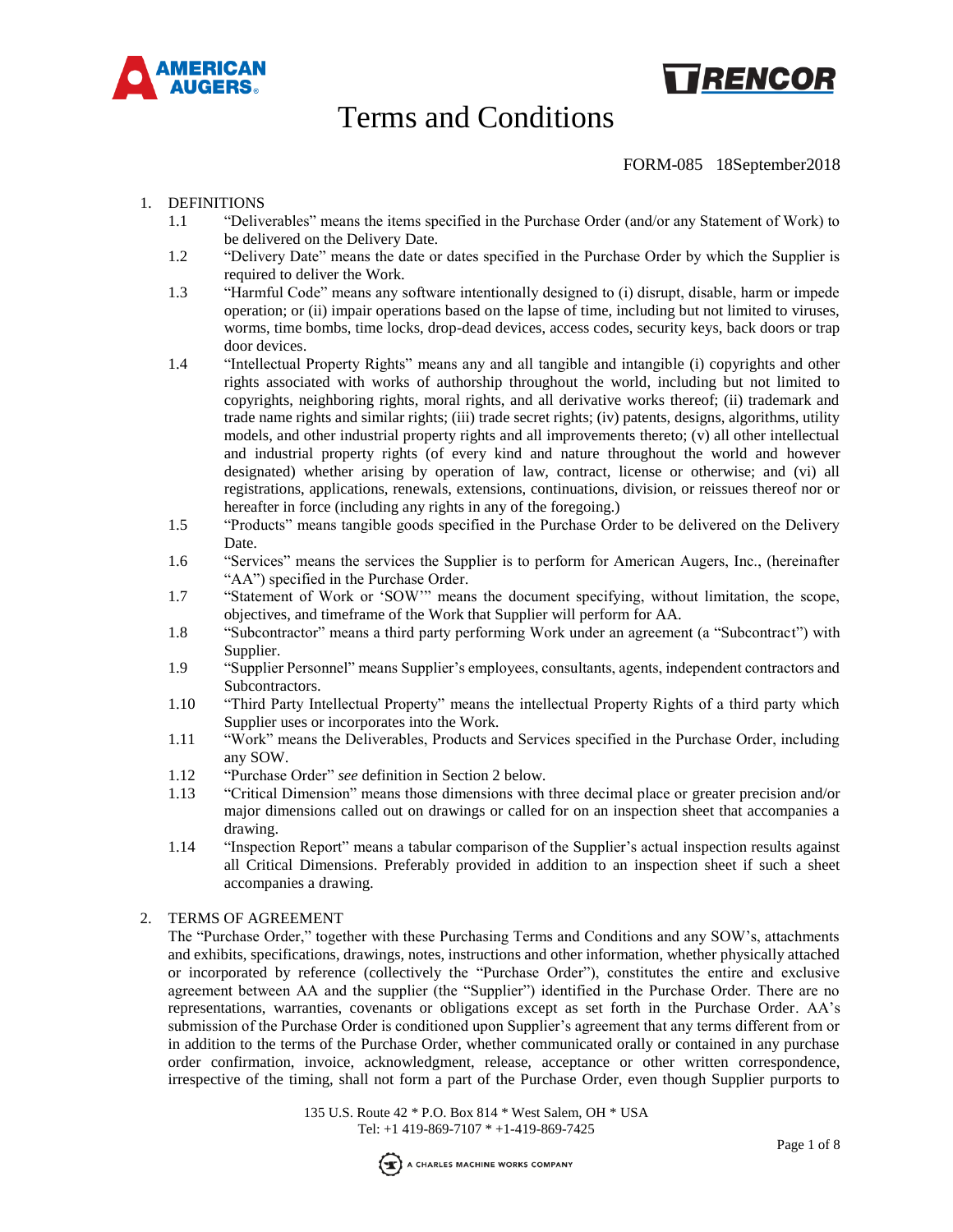

### FORM-085 18September2018

TRENCOR

condition its acceptance of the Purchase Order on AA's agreement to such different or additional terms. Supplier's electronic acceptance, acknowledgment of the Purchase Order, or commencement of performance constitutes Supplier's acceptance of these terms and conditions. The Purchase Order does not constitute a firm offer and may be revoked at any time prior to acceptance. Capitalized terms used herein shall have the meaning assigned in section 1 herein unless otherwise defined in these Terms and Conditions.

### 3. DELIVERY

.

- 3.1 Time is of the essence in Supplier's performance of its obligations under the Purchase Order. Supplier shall immediately notify AA if Supplier's timely performance under the Purchase Order is delayed or is likely to be delayed. AA's acceptance of Supplier's notice does not constitute AA's waiver of any of Supplier's obligations.
- 3.2 Upon receipt of the Purchase Order, Supplier will acknowledge receipt and provide any price, delivery date or country of origin corrections.
- 3.3 If Supplier delivers Work after the Delivery Date, AA may reject such Work.
- 3.4 AA will hold any Work rejected under this Purchase Order at Supplier's risk and expenses, including storage charges, while awaiting Supplier's return shipping instructions. Supplier shall bear all return shipping charges, including but not limited to insurance charges AA incurs on Supplier's behalf. AA may, in its sole discretion, destroy or sell at a public or private sale any rejected Work for which AA does not receive return shipping instructions within a reasonable time, and apply the proceeds, if any, first toward any storage charges.
- 3.5 Supplier will preserve, pack, package and handle the Deliverables and Products so as to protect the Deliverables and Products from loss or damage and in accordance with best commercial practices in the absence of any specifications AA may provide. Without limiting the foregoing, Supplier shall observe the requirements of any local laws and regulations regarding hazardous work, including but not limited to, with respect to accompanying information, packing, labeling, reporting, carriage, and disposal.
- 3.6 Supplier will include with each delivery of Products to AA, a packing list including ALL of the following information:
	- (i) Supplier name and contact information
	- (ii) Delivery address
	- (iii) Attention to
	- (iv) Packing List Number
	- (v) AA Purchase Order Number
	- (vi) AA Part Number as provided by Purchase Order
	- (vii) Item Description as provided by the Purchase Order
	- (viii) Quantity ordered
	- (ix) Quantity shipped
	- (x) Quantity backordered and expected delivery date (if applicable)
	- (xi) Unit of measure as provided by the Purchase Order
	- (xii) Serial number of Work, if applicable
	- (xiii) If required in the Purchase Order, Supplier's certification of conformance of the Work to the requirements.

Barcoding to Code 128 or Code 39 of AA Purchase Order Number and AA Part Number on the above packing slip information is preferred.

- 3.7 In addition, as part of complete Delivery documentation, Supplier will provide:
	- (i) Appropriate certifications and heat numbers for raw material such as carbon, steel, and stainless steel alloys, aluminum alloys, and other non-ferrous materials.

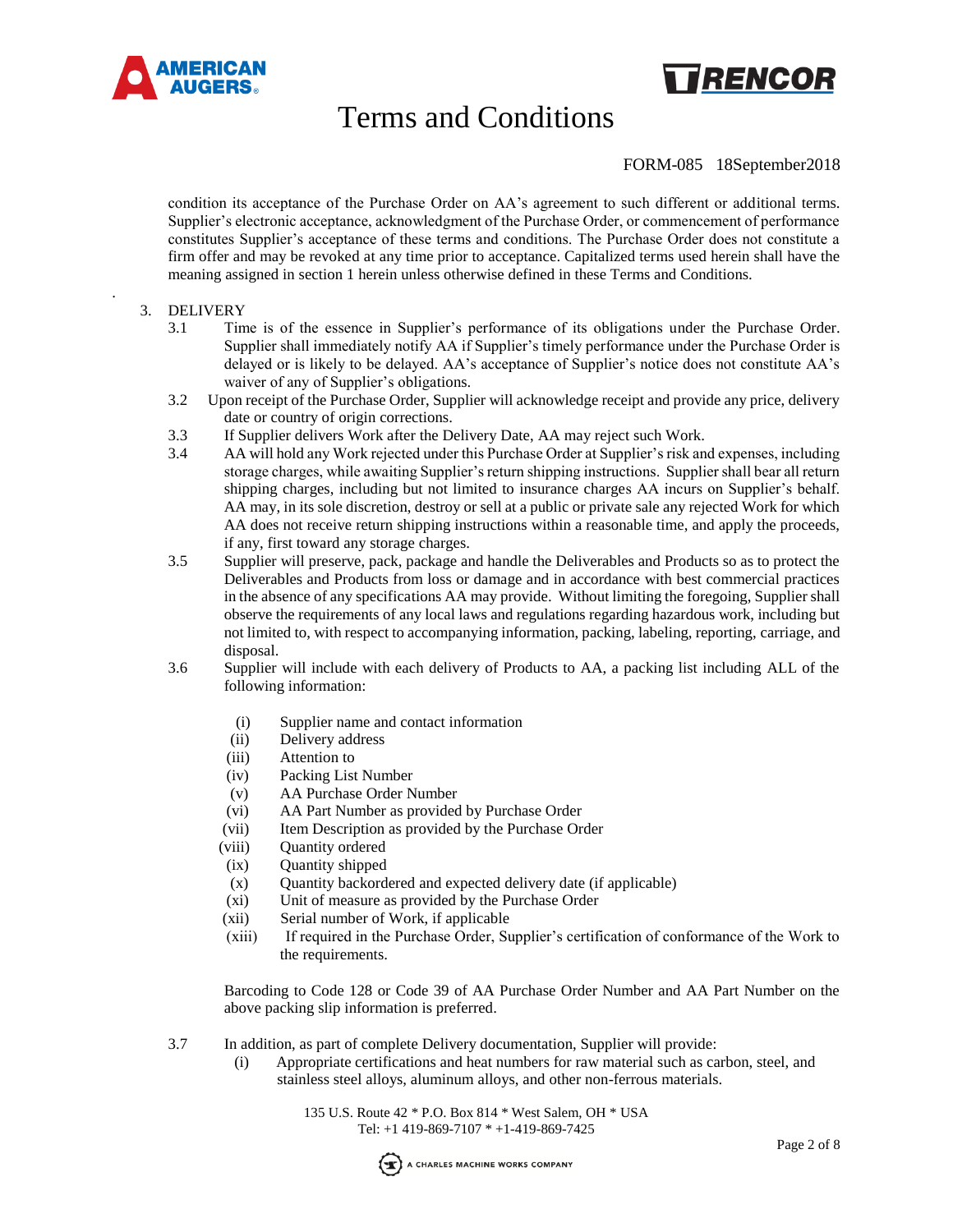



## FORM-085 18September2018

- (ii) Heat numbers, legibly written on all raw materials for traceability.
- (iii) Process certifications and inspection results for heat treated, plated, or otherwise altered materials as called for on drawings.
- (iv) Inspection reports, or when applicable, inspection sheets for any Work containing Critical Dimensions.
- 3.8 Unless AA expressly instructs otherwise, Supplier will deliver all Work to AA facility or location specified in the Purchase Order. Supplier assumes responsibility for all shipping and delivering charges, unless AA expressly instructs otherwise, including but not limited to customs, duties, costs, taxes and insurance. Risk of loss for the Deliverables and Products does not pass to AA until acceptance in accordance with Section 5 hereof.

### 4. PRICE AND PAYMENT

- 4.1 Unless otherwise specified in the Purchase Order, the price for the Work includes all taxes and other charges such as shipping and delivery charges, duties, customs, tariffs, imposts and Governmentimposed surcharges. Supplier will, at AA's request, break out from the price all such taxes and other charges in its invoices. Supplier shall use its best efforts to AA in all legal efforts to minimize taxes resulting from the performance of the Purchase Order.
- 4.2 AA will pay Supplier the price in accordance with the payment terms set forth in the Purchase Order following the later of (i) the Delivery Date; (ii) the date of AA's acceptance of all of the Work; or (iii) AA's receipt of a properly prepared invoice. Separate invoices must be provided for each shipment; invoices covering more than one shipment will not be accepted or honored. A properly prepared invoice must include the following information:
	- (i) AA Purchase Order number
	- (ii) Invoice Number
	- (iii) Payment Terms
	- (iv) Remit to Address
	- (v) Attention to
	- (vi) AA Part Number as provided by the Purchase Order
	- (vii) Item Description as provided by the Purchase Order
	- (viii) Quantity Ordered
	- (ix) Quantity Invoiced
	- (x) Unit of measure as provided by the Purchase Order
- 4.3 AA may, at any time, set off any amounts Supplier owes AA against any amounts AA owes to Supplier or any of its related entities.

## 5. INSPECTION AND ACCEPTANCE

AA may reject any or all Work which does not conform to the applicable requirements within thirty (30) business days of Supplier's delivery of the Work. At AA's option, AA may (i) return the non-conforming Work to Supplier for a refund or credit; (ii) require Supplier to replace the non-conforming Work; or (iii) require the supplier to repair the non-conforming Work so that it meets the requirements. As an alternative to (i) through (iii), AA may accept the non-conforming Work and charge Supplier back for sort time and/or labor and materials necessary to repair the non-conforming Work. AA's payment to Supplier for Work prior to AA's timely rejection of such Work as non-conforming will not be deemed as acceptance by AA. Notwithstanding anything herein to the contrary, no Work will be deemed accepted unless accompanied by a packing list and documentation meeting the requirements of Section 3.5.

### 6. CHANGES

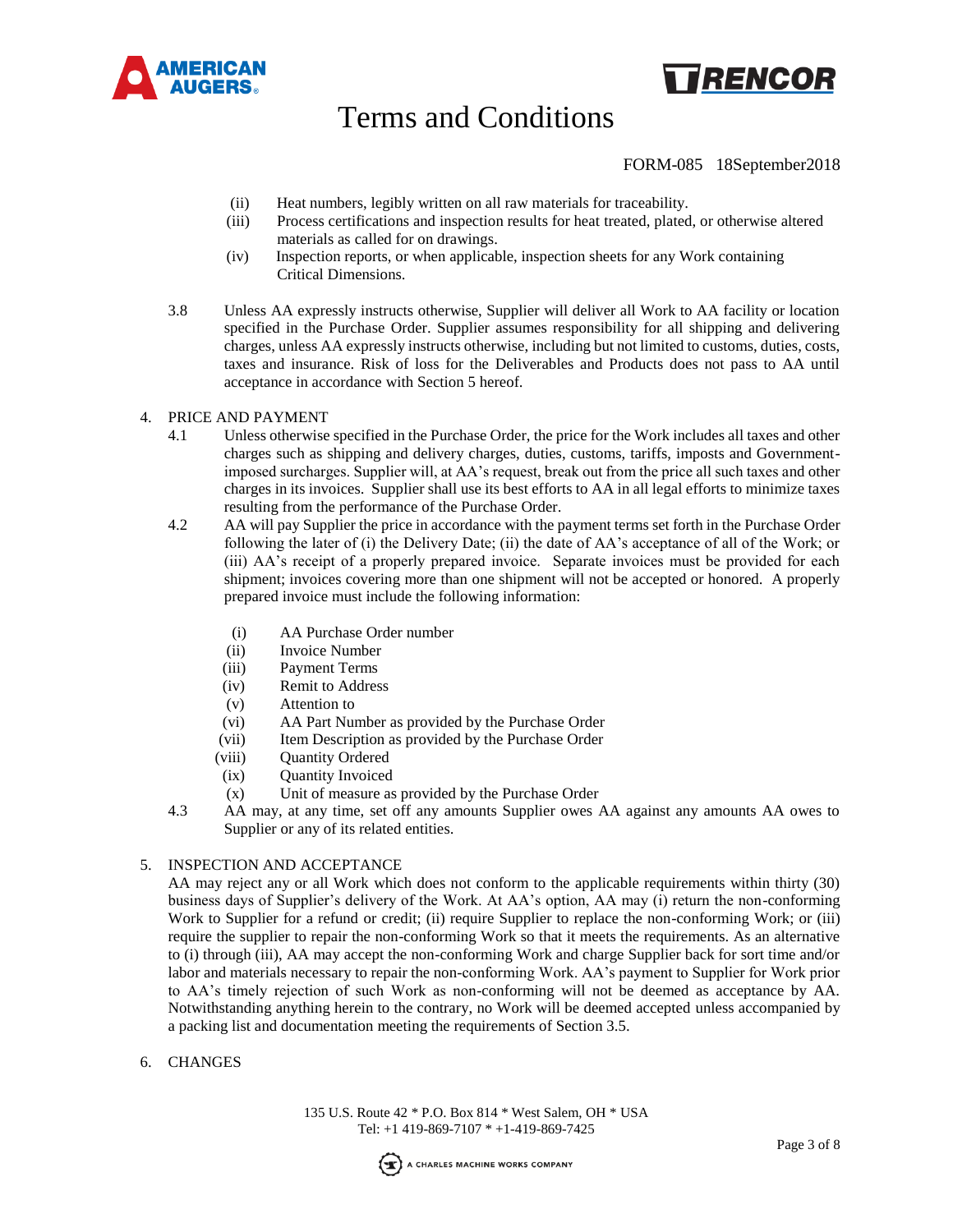

# **TRENCOR**

# Terms and Conditions

## FORM-085 18September2018

- 6.1 As used in this Section 6, "Change" means an alteration AA directs or causes within the general scope of this Purchase Order, the applicable SOW or both.
- 6.2 AA, by modified Purchase Order, may make Changes in accordance with this Section 6.
- 6.3 If Supplier asserts that AA has directed or caused a Change to the cost of or time for performance for which AA has not issued a modified Purchase Order, Supplier will promptly notify AA in writing of assumed Change, providing (i) a description of the action or inaction asserted to have cause the Change; (ii) an estimate of the equitable adjustment that would be required for Supplier to perform the Changed Work; and (iii) a date no less than thirty (30) from the date of notice by which AA must respond to Suppliers of notice so that Supplier may proceed with the Work unchanged. AA will evaluate Supplier's notice of Change in good faith, and if AA agrees that it has made a constructive change, AA will issue a modified Purchase Order to Supplier.
- 6.4 Supplier shall, as promptly as practicable, after giving notice of the assumed Change, or within ten (10) days of receiving a modified Purchase Order, submit a request for equitable adjustment specifying the adjustment of the price or time for performance resulting from the Change.
- 6.5 When necessary, the parties shall negotiate an amendment to the applicable SOW to incorporate a modified Purchase Order providing for an equitable adjustment to the price, time for performance, or both.
- 6.6 Supplier will proceed with the Changed Work as directed, notwithstanding that the parties have not negotiated the amendment to this Purchase Order or the applicable SOW to incorporate the equitable adjustment.

### 7. REPRESENTATIONS AND WARRANTIES

- 7.1 Supplier represents and warrants that (i) it has the full power to enter into the Purchase Order and to perform its obligations under the Purchase Order; (ii) it has the right and unrestricted ability to assign the Work to AA including but not limited to the right to assign any Work performed by Supplier Personnel and Subcontractors; (iii) the Work, and AA's use of the Work, do not and will not infringe upon any third party's Intellectual Property Rights, right of publicity or privacy, or any other proprietary rights, whether contractual, statutory or common law; (iv) Supplier will not disclose to AA, bring onto AA's premises, or induce AA to use any confidential or proprietary information that belongs to anyone other than AA or Supplier which is not covered by the nondisclosure agreement between AA and Supplier; (v) Software supplied by Supplier does not contain any Harmful Code; and (vi) Supplier's Work conforms to AA's specifications, Supplier's quotation or proposal, and Supplier's literature or catalogs, and if none of the foregoing is applicable, then such Work is suitable for the intended use.
- 7.2 AA warrants and represents to Supplier that it has the full power to enter into the Purchase Order to perform its obligations under the Purchase Order.
- 7.3 Supplier warrants that all Work described herein shall be produced or performed in compliance with all applicable federal and state laws, rules and regulations.
- 7.4 Supplier expressly warrants that all Work supplied to AA by Supplier resulting from the Purchase Order shall conform to the specifications, drawings or other description upon which the Purchase Order is based, shall be fit and sufficient for the purpose intended, merchantable, of sound material and workmanship, free from defects and free and clear of all liens and encumbrances. Inspection, testing, acceptance or use of the Work or Products by AA shall not affect Supplier's obligations under this warranty, and such warranty shall survive inspection, testing, acceptance and use.

### 8. ASSIGNMENT AND SUBCONTRACTING

8.1 Supplier may not assign any of its rights or delegate any of its obligations under the Purchase Order without prior, express written consent from AA, which AA will not be unreasonably withheld. AA may, at its option, void any attempted assignment or delegation undertaken without its prior written consent.

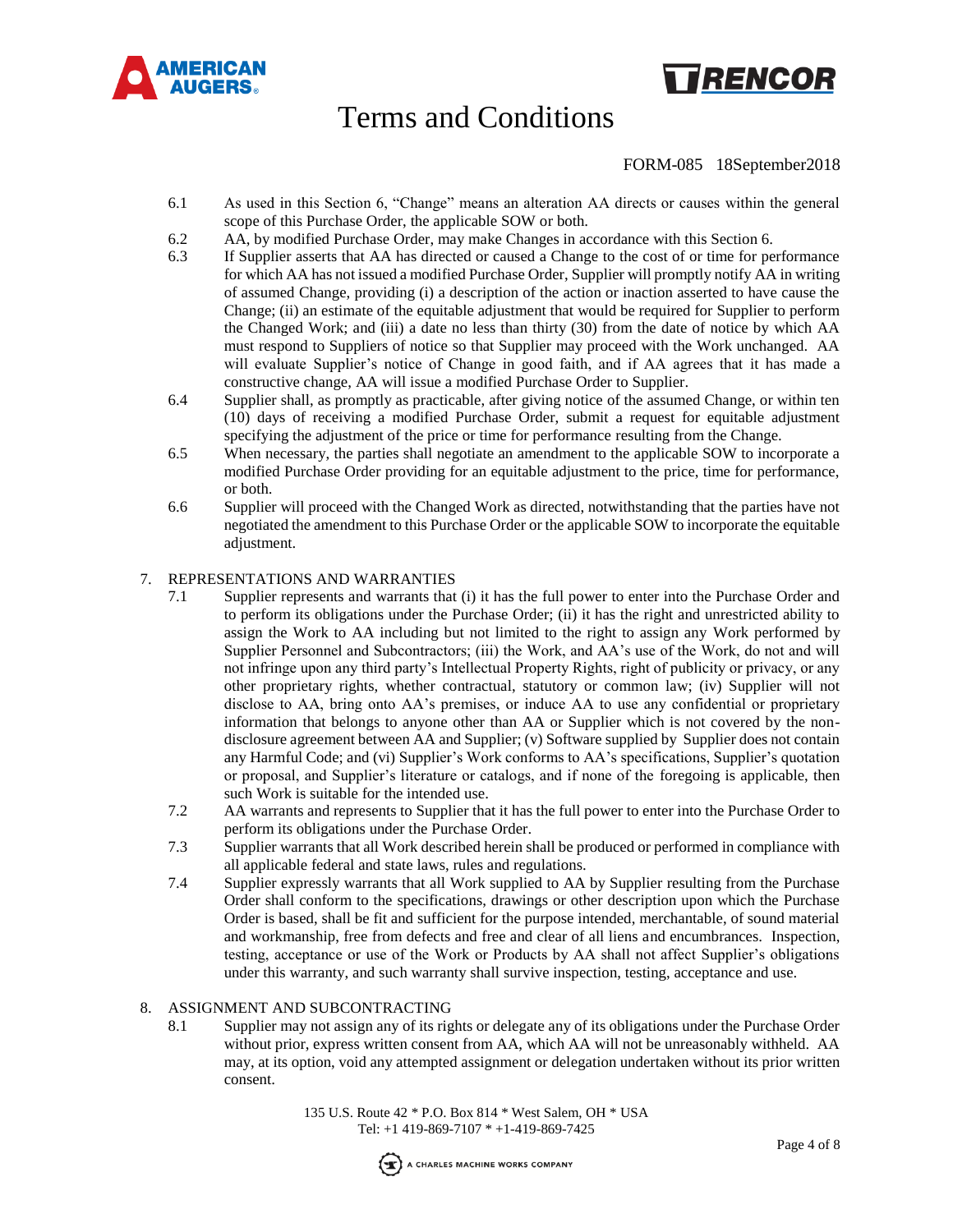

# TRENCOR

# Terms and Conditions

## FORM-085 18September2018

- 8.2 Supplier may not subcontract any of its rights or obligations under the Purchase Order without prior, express written consent from AA. If AA consents to the use of a Subcontractor, Supplier shall (i) guarantee and will remain liable for the performance of all subcontracted obligations; (ii) indemnify AA for all damages and costs of any kind, subject to the limitations in Section 11 (Indemnification), incurred by AA or any third party and caused by the acts and omissions of Supplier's Subcontractors and (iii) make all payments to its Subcontractors. If Supplier fails to timely pay a Subcontractor for work performed, AA will have the right, but not the obligation, to pay to Subcontractor and offset any amount due to Supplier by any amount paid to the Subcontractor. Supplier will defend, indemnify and hold AA harmless for all damages and costs of any kind, without limitation, incurred by AA and caused by Supplier's failure to pay a Subcontractor.
- 8.3 To the extent allowed by applicable law, no person who is not a party to a Purchase Order shall be entitled to enforce or take the benefit of any of its terms as a result of applicable legislation, custom, usage of trade, course of dealing or otherwise.

### 9. TERM AND TERMINATION

- 9.1 The Purchase Order will remain in effect with respect to any SOW already issued prior to expiration of the term of the Purchase Order until such SOW is either terminated or the Work is completed and accepted.
- 9.2 AA may terminate the Purchase Order, any SOW, or both at any time for no reason or for any reason upon ten (10) days written notice to Supplier. Upon receipt of notice of such termination, Supplier will inform AA of the extent to which it has completed performance as of the date of the notice, and Supplier will collect and deliver to AA whatever Work exists at that time. In determining the extent of Work completed, Supplier shall only include the percentage of its raw materials that is proportionate to the amount of product requested in the Purchase Order. AA will pay Supplier for all Work performed and accepted through the effective date of the termination, provided that AA will not be obligated to pay any more than the payment that would have become due had Supplier completed and AA accepted the Work. AA shall have no further payment obligation in connection with any termination.
- 9.3 Either party may terminate the Purchase Order, any SOW, or both immediately by delivering written notice to the other party upon the occurrence of any of the following events (i) a receiver is appointed for either party or its property; (ii) either party makes a general assignment for the benefit of its creditors; (iii) either party commences, or has commenced against it, proceedings under any bankruptcy, insolvency or debtors' relief law, if such proceedings are not dismissed within sixty (60) days from filing; or (iv) either party is liquidating, dissolving, or ceasing to continue with the ordinary course of doing business.
- 9.4 Either party may terminate the Purchase Order, any SOW, or both immediately by delivering written notice to the other party for any material breach not cured within thirty (30) days of receipt of notice of such breach. AA shall have no further payment obligation to Supplier under any terminated SOW if AA terminates the SOW under this Section 9.4
- 9.5 Any obligations or duties which, by their nature, extend beyond the expiration or termination of the Purchase Order shall survive the expiration or termination of the Purchase Order.

### 10. CONFIDENTIAL INFORMATION AND PUBLICITY

- 10.1 If AA and Supplier have entered into a non-disclosure agreement ("NDA") which covers disclosure of confidential information under the Purchase Order, and if the term of the NDA expires before the expiration or termination of the Purchase Order, then the term of the NDA shall be automatically extended to match the term of the Purchase Order.
- 10.2 The party shall treat the terms, conditions and existence of the Purchase Order as Confidential Information as defined in the NDA.

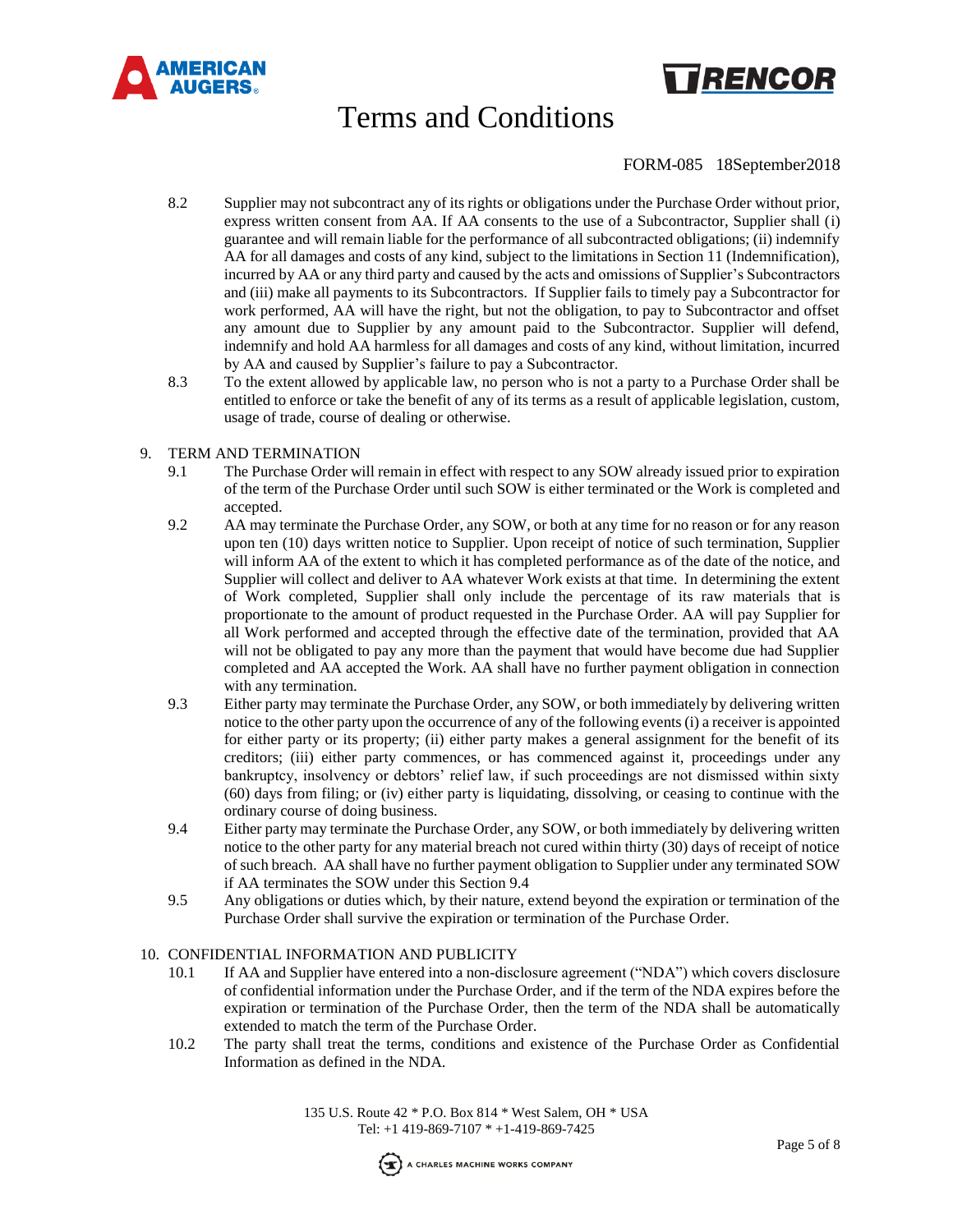



## FORM-085 18September2018

10.3 Supplier shall obtain the express written consent of AA prior to any publication, presentation, public announcement or press release concerning its relation as a supplier to AA.

### 11. INDEMNIFICATION

11.1 As used in this Section 11, a "Claim" is any claim, demand, loss, damage, liability, cost or expense (including professional and attorneys' fees and costs as incurred) for which one party (the "Indemnifying Party") may be obligated to defend, indemnify and hold the other party (the "Indemnified Party") harmless.

- 11.2 Supplier shall defend, indemnify and hold AA harmless from and against any and all Claims as incurred, arising out of or in connection with any (i) act or omission of Supplier (including Supplier's Subcontractors) in performance of the Work; or (ii) any infringement of a third party's Intellectual Property Rights or any other rights.
- 11.3 AA will indemnify and hold Supplier harmless from and against any and all Claims as incurred, arising out of or in connection with (i) Supplier's use of information or materials provided to Supplier by AA; or (ii) infringement of a third party's Intellectual Property Rights or any of the rights resulting from Supplier's adherence to AA written instructions.
- 11.4 Each party will indemnify and hold the other party harmless from and against any and all Claims, as incurred, arising out of any negligent acts or omissions of the Indemnifying Party which results in personal injury (including death) or damage to tangible property.
- 11.5 The Indemnified Party will provide Indemnifying Party with prompt written notice of the Claim and permit the Indemnifying Party to control the defense, settlement, adjustment or compromise of any Claim. The Indemnified Party may employ counsel at its own expense to assist it with respect to any Claim. The Indemnified Party will have no authority to settle any Claim on the Indemnifying Party's behalf.
- 11.6 If a third party enjoins or interferes with AA's use of any Work, then in addition to Supplier's obligations under Section 11.2 Supplier will use its best efforts to (i) replace or modify the Work as necessary to permit AA to continue to use the Work; or (ii) replace or modify the Work as necessary to permit AA to continue to use the Work; or if (i) and (ii) are not commercially reasonable, then (iii) promptly refund to AA the amount paid for any Work for which a third party enjoins or interferes with AA's use of the Work.
- 11.7 Nothing in this Section shall limit any other remedies of the parties.
- 12. LIABILITY
	- 12.1 Notwithstanding anything else in the Purchase Order or otherwise, AA will not be liable to Supplier with respect to the subject matter of the Purchase Order under any contract, negligence, strict liability or other legal or equitable theory for any amounts in excess of the amount AA paid to Supplier.
	- 12.2 In no event will AA be liable to supplier for any incidental, indirect, special, consequential damages or loss of profits arising out of or in connection with the Purchase Order, whether or not AA was advised of the possibility of such damage.
	- 12.3 The limitations will apply notwithstanding any failure of the central purpose of any limited remedy provided herein. Nothing in the Purchase Order limits either party's liability for bodily injury of a person, death, or physical damage to property or any liability which cannot be excluded under applicable law.

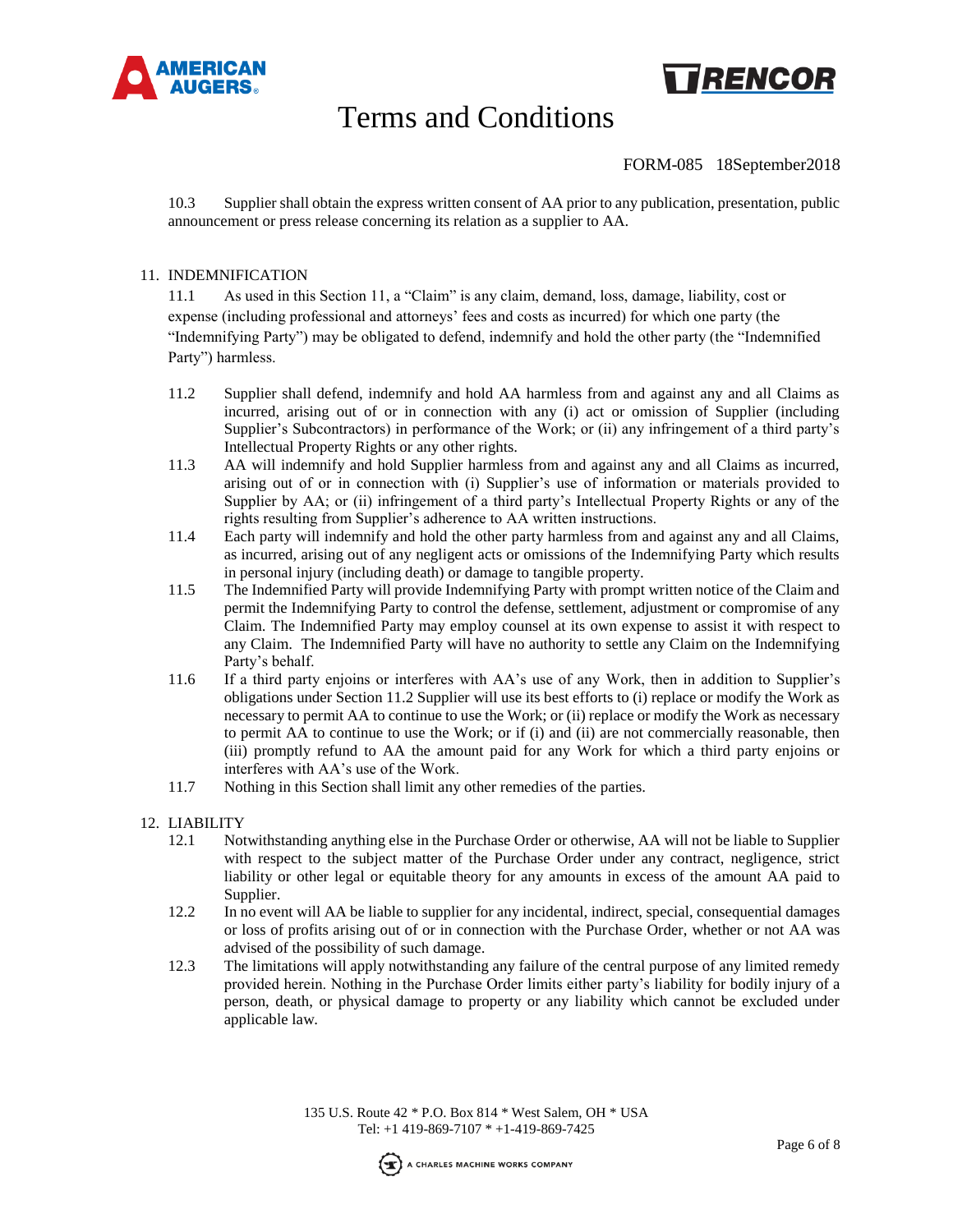



FORM-085 18September2018

### 13. INSURANCE

- 13.1 Any Subcontractor shall maintain during the progress of the Work, and if required to return during the warranty period, insurance with the minimum limits and coverages as shown below or, if higher, the requirements set forth in prime contract documents:
- 13.2 Workers Compensation coverage meeting the statutory requirements of the State in which the work is to be performed and containing Employer's Liability Insurance in an amount of \$500,000.00 for each insured limit. A waiver of subrogation in favor of AA shall be provided.
- 13.3 Commercial General Liability coverage providing limits of \$1,000,000.00 each occurrence and \$2,000,000.00 aggregate (per project.) The policy must include AA as an Additional Insured. Coverage provided for the Additional Insured must be on a primary and noncontributory basis. Coverage must include premises/operations, independent contractors, products/completed operations and contractual liability. Coverage shall be provided on the latest edition of ISO Form CG 0001 or equivalent (General Liability) and ISO Form CG 2010 11/85 or equivalent (Additional Insured.) All exclusionary endorsements attached to these forms must be indicated on the certificate of insurance. A waiver of subrogation in favor of AA shall also be provided.
- 13.4 Commercial Automobile Liability coverage on all owned, non-owned and hired vehicles brought onto AA premises with limits equal to 13.3 above.
- 13.5 Commercial Umbrella Liability coverage with limits of \$5,000,000.00 per occurrence and \$5,000,000.00 aggregate providing excess coverage over 13.2, 13.3 and 13.4 above including the Additional Insured.
- 13.6 A certificate of insurance, on an approved form, must be delivered to AA prior to commencing the work and must state that coverage will not be altered, canceled or allowed to expire without thirty (30) days written notice to AA.
- 13.7 It is agreed that any of Supplier's Subcontractor shall purchase and maintain property insurance for material and equipment used. It is further agreed that the subcontractor shall have no recourse or rights of subrogation for loss or damage to any such property from AA.
- 13.8 The Supplier must obtain equivalent insurance coverage from any and all Subcontractors or suppliers, if any, before permitting them on site. Otherwise, their protection must be included within the Supplier's insurance policies.
- 13.9 It is understood and agreed that authorization is hereby granted to AA to withhold payments to any Subcontractor until a property executed certificate of insurance is delivered.
- 13.10 Subcontractor agrees to maintain the above insurance for the benefit of AA for a period of ten (10) years or the expiration of the statute of limitations, whichever is greater.

### 14. GOVERNING LAW

The Purchase Order shall be construed in accordance with, and all disputes shall be governed by, the laws of the State of Ohio without regard to its conflicts of law rules. Supplier and AA agree that the proper venue for all actions arising out of, in connection with, or in any way relating to the Purchase Order or these Terms and Conditions will be initiated and maintained in a State or Federal Court in the State of Ohio. The parties agree to submit to such Court's jurisdiction.

### 15. GENERAL

15.1 Any notice to be given under the Purchase Order will be in writing and addressed to the party at the address stated on the front of the Purchase Order. Notices will be deemed given as effective (i) if personally delivered, upon delivery; (ii) if sent by overnight service with tracking capabilities, upon receipt; (iii) if sent by fax or electronic mail, at such time as the party which sent the notice receives confirmation of receipt by the applicable method of transmittal; or (iv) if sent by certified or registered mail, within five (5) days of deposit in the mail receptacle.